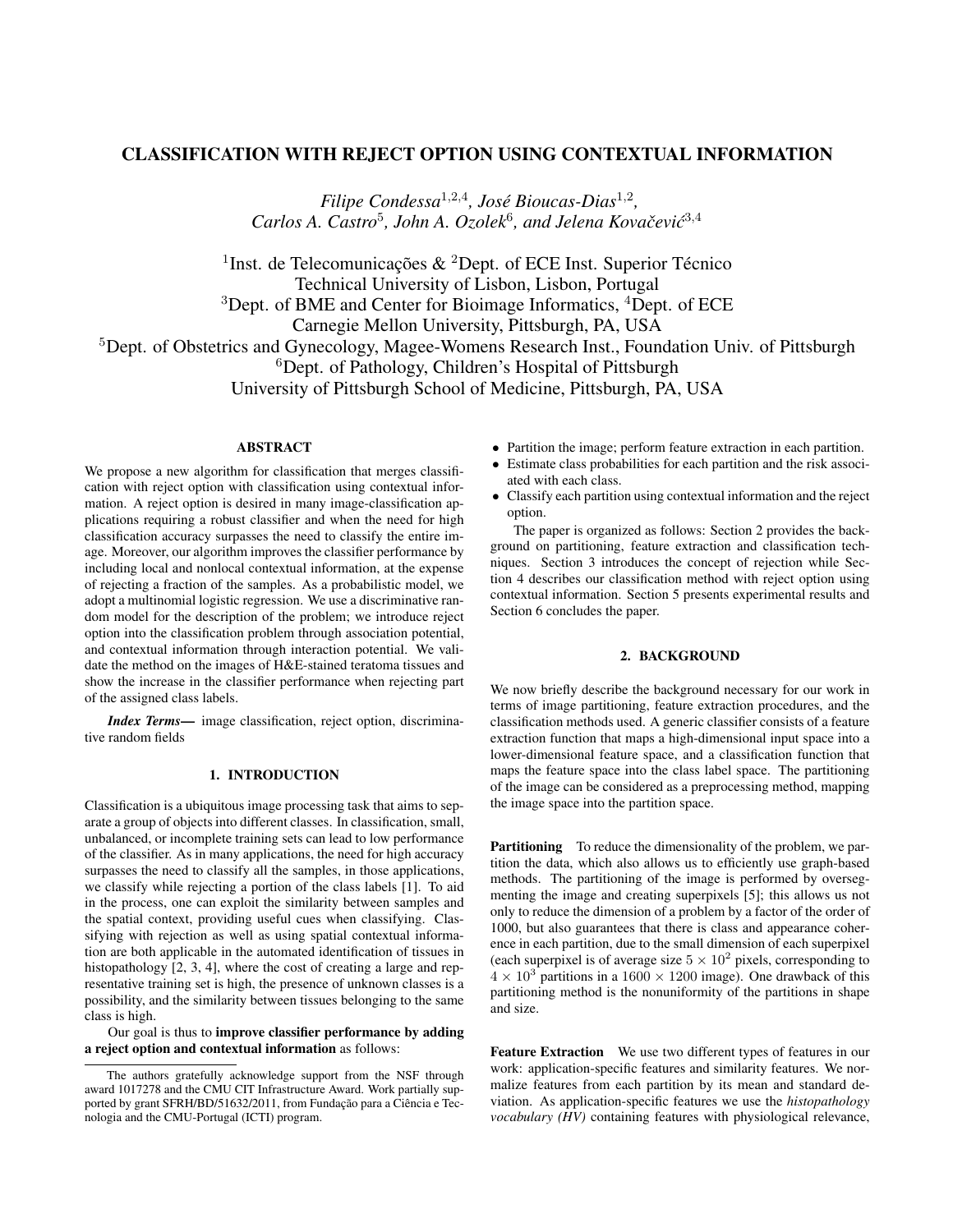designed based on expert knowledge [4, 3]: nucleus size (1D), nucleus eccentricity (1D), nucleus density (1D), nucleus color (3D), red blood cell coverage (1D), and background color (3D). Similarity features reflect similarities not taken into account by the HV; we use the image color.

**Classification** Given the set of partitions  $S$  and associated sets of features, we want to classify each partition into a single class. As we need probability estimates for that task, we use *multinomial logistic regression (MLR)* [6]. A linear combination of kernels is used as the nonlinear regression function to include both the application-specific as well as the similarity features.

*Multinomial Logistic Regression.* We model the *a posteriori* probability  $p(y_i | f_i, W)$  with MLR, where  $f_i$  is the feature vector of the *i*th partition,  $\mathcal{L} = \{1, 2, ..., N\}$  set of class labels that can be assigned to each partition,  $y_i \in \mathcal{L}$  the class label assigned to the *i*th partition, and W the regression matrix with columns  $w_i$ ,  $i = 1, 2, \ldots, N$  (since W is translation invariant, we arbitrarily set  $w_N = 0$ ). Let T be the set of indices of the partitions present in the training set and  $F_{\mathcal{T}} = \{f_i\}_{i \in \mathcal{T}}$ . Then, the MLR models *a posteriori* probabilities as

$$
p(y_i = \ell \mid f_i, F_{\mathcal{T}}, W) = \frac{e^{w_i^T k(f_i, F_{\mathcal{T}})}}{\sum_{j=1}^N e^{w_j^T k(f_i, F_{\mathcal{T}})}},
$$

where  $k(f_i, F_{\mathcal{T}})$  is a kernel vector obtained by concatenating two length- $|\mathcal{T}|$  vectors of application-specific features  $k_c(f_i, F_{\mathcal{T}})$  and similarity features  $k_s(f_i, F_{\mathcal{T}})$ .

*LORSAL.* To avoid overfitting and ensure generalization capacity of the classifier, we adopt an element-wise independent Laplacian prior for the MLR vector and compute the maximum a posteriori estimate of W by solving the optimization problem

$$
\hat{W} = \arg\max_{W} \left( l(W) + \log p(W) \right),\tag{1}
$$

with  $l(W) = \sum$ i∈S  $\log p(y_i | f_i, W), \quad p(W) = \alpha e^{-\lambda ||W||_1},$ 

where  $\lambda$  is the regularization parameter. Note that  $\log p(W)$  is proportional to the negative of the  $\ell_1$  norm of W, which promotes sparse regression matrices, controlled by  $\lambda$ . The maximization (1) is performed with the *LOgistic Regression via Splitting and Augmented Lagrangian* (LORSAL) algorithm [7], which solves the equivalent problem

$$
\arg\max_{W,\Omega} \left( l(W) + \log p(\Omega) \right), \quad \text{subject to } W = \Omega.
$$

## 3. REJECT OPTION

To improve accuracy at the expense of not classifying all the partitions, we classify while rejecting. Let  $\mathcal{L}' = \mathcal{L} \cup \{N+1\}$  be an extended set of partition class labels with an extra label. We consider two different class rejection concepts: *uninteresting class*, present in the training set, trained as a regular class and uninteresting to the observer (corresponding to the class label  $y_i = 1$ ), and *unknown class*, which arises from an inability of the classifier to correctly classify all labels (corresponding to the class label  $y_i = N + 1$ ).

Let  $\mathcal C$  and  $\mathcal I$  be the sets of labels of correctly and incorrectly classified samples, respectively, and  $r_c$  and  $r<sub>T</sub>$  be the rejection ratios for correctly and incorrectly classified samples, respectively. Define the accuracy of nonrejected samples as

$$
A_{\rm nr} = \frac{(1 - r_c)|C|}{(1 - r_x)|\mathcal{I}| + (1 - r_c)|C|},
$$

with the rejection ratio

$$
r = \frac{r_{\mathcal{I}}|\mathcal{I}| + r_{\mathcal{C}}|\mathcal{C}|}{|\mathcal{I}| + |\mathcal{C}|}.
$$

Note that r,  $r_c$  and  $r<sub>T</sub>$  are, respectively, the estimates for the probability of rejection, conditional probability of rejection given that the partition is correctly classified, and conditional probability of rejection given that the partition is incorrectly classified.  $A_{nr}$  is the estimate of the conditional probability of correctly classifying given that the partition was not rejected. Ideally,  $r<sub>I</sub> = 1$  and  $r<sub>C</sub> = 0$ , that is, reject all of the incorrectly classified samples and none of the correctly classified ones.

Reject Option by Risk Minimization Let  $\hat{p}(f_i, \hat{W}) = [\hat{p}(y_i =$  $1 | f_i, \hat{W}$  ...  $\hat{p}(y_i = N | f_i, \hat{W})]^T$  be the estimate of the probability vector for all possible true class labels for the *i*th partition. Let  $c(y_i) = [c_{y_i,1} \dots c_{y_i,N}]^T$  be the cost vector of assigning the class label  $y_i$  to the *i*th partition, where  $c_{y_i,j}$  is the cost of assigning the class label  $j$  to the *i*th partition with the correct class label  $y_i$ , and  $\rho$  the cost of the unknown class label. The expected risk of selecting the class label  $y_i \in \mathcal{L}'$  in the partition is

$$
r(y_i | f_i, \hat{W}) = \begin{cases} c(y_i)^T \hat{p}(f_i, \hat{W}), & y_i \neq N+1; \\ \rho, & y_i = N+1. \end{cases}
$$
 (2)

We can now obtain the vector of estimated class labels  $\hat{y}$  by minimizing (2) over all possible partition labelings  $\mathcal{L}'^{|\mathcal{S}|}$ ,

$$
\hat{y} = \arg \min_{y \in \mathcal{L}'^{\vert \mathcal{S} \vert}} \sum_{i \in \mathcal{S}} \log(r(y_i \mid f_i, \hat{W})). \tag{3}
$$

Note that if  $c_{y_i,j} = 1 - \delta_{y_i-j}$ , with  $\delta_n$  the Kronecker delta function, minimizing (3) yields

$$
\hat{y}_i = \begin{cases}\n\arg \max_{y_i \in \mathcal{L}} \hat{p}(f_i, \hat{W}), & \max_{y_i \in \mathcal{L}} \hat{p}(f_i, \hat{W}) > 1 - \rho; \\
N + 1, & \text{otherwise.} \n\end{cases}
$$

In other words, if the the maximum element of the estimate of the probability vector is rather large, we are reasonably sure of our decision and assign the label as the index of the element; otherwise, we are uncertain and thus assign the unknown-class label.

#### 4. CLASSIFICATION WITH REJECT OPTION

We are now ready to include rejection concepts in an approach where contextual information is used in classifying with rejection.

Problem Formulation The entire classification problem can now be posed as an energy minimization problem of two potentials over the set of partitions S, represented by an undirected graph  $\mathcal{G}(\mathcal{V}, \mathcal{E})$ , with  $V$  the set of vertices each corresponding to an individual partition, and  $\mathcal E$  the set of edges corresponding to the connections between partitions. Rejection is included in the association potential  $V_A$  and the contextual information in the interaction potential  $V_I$ ,

$$
\hat{y} = \arg \min_{y \in \mathcal{L}^{\prime} |S|} \left[ \sum_{i \in S} V_{A}(y_{i}) + \sum_{(i,j) \in \mathcal{E}} V_{I}(y_{i}, y_{j}) \right]. \tag{4}
$$

The minimization of energy in the discriminative random fields is performed by graph cuts [8, 9, 10].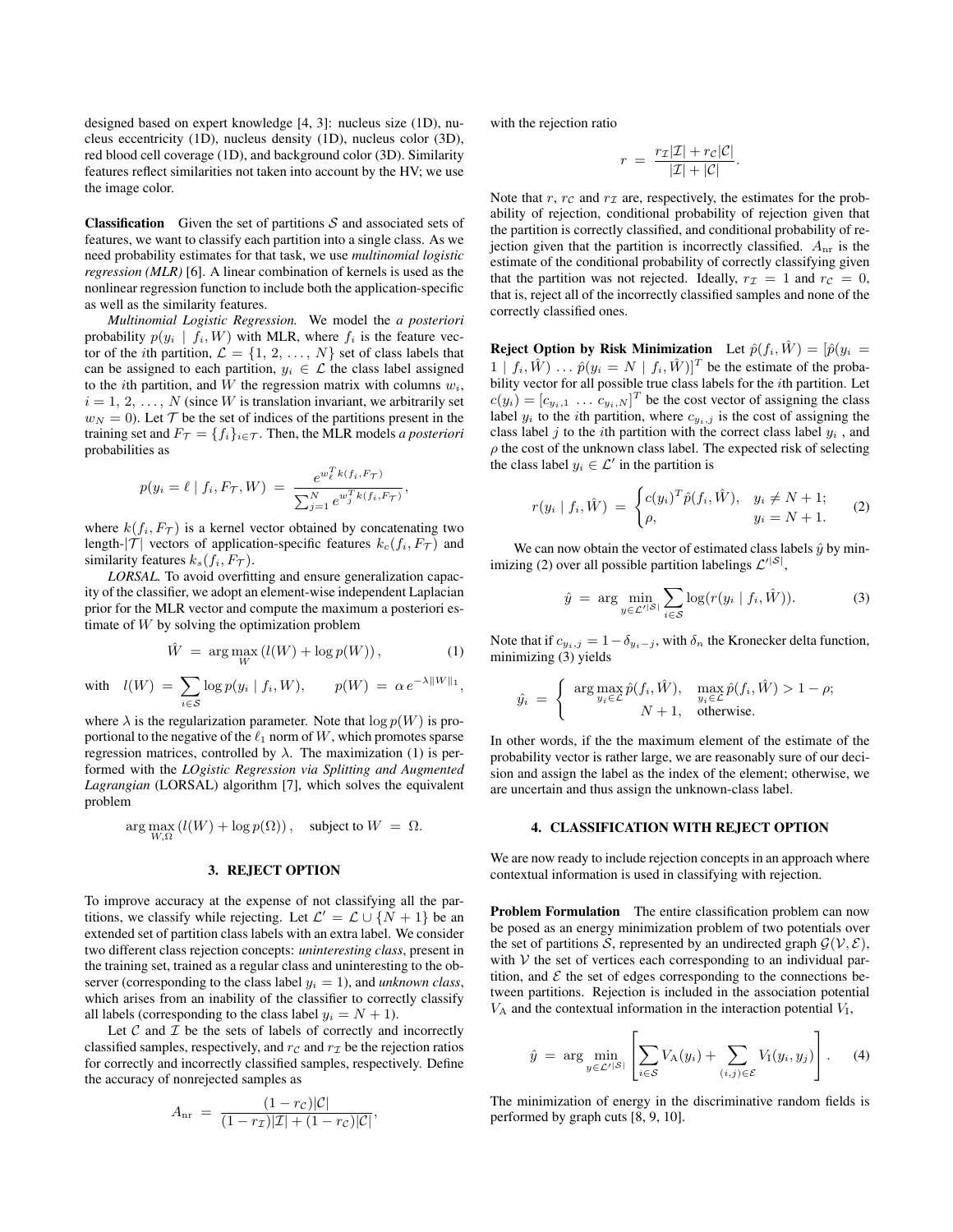Association Potential We introduce reject option into the classification problem through association potential. Given the risk function  $r(y_i | f_i, \hat{W})$  from (2), the association potential is

$$
V_{\mathcal{A}}(y_i) = \log(r(y_i \mid f_i, \hat{W})).
$$

Interaction Potential We introduce contextual information into the classification problem through interaction potential [11] of neighborhoods. A *local neighborhood*  $\mathcal{E}_{i,\ell} \subset \mathcal{E}$  is the set of edges connecting partition i and its immediate neighbors. A *nonlocal neighborhood*  $\mathcal{E}_{i,n} \subset \mathcal{E}$  is the set of edges connecting partition i and other partitions with high similarity. This similarity is determined by the similarity function  $s : (i, j) \rightarrow [0, 1]$  that assigns a similarity value between two partitions  $i$  and  $j$ . The similarity function is based on features that better assess similarity, which are not being present in the classifer. For example, we can feed the image into a Gabor filter bank and then make a similarity decision based on the Gabor coefficients of the two partitions.

Let  $\phi$  be a transition function between two partitions, and  $\psi_{\ell}$ ,  $\psi_n$  the weights associated with local and nonlocal neighborhoods, respectively. Then, the interaction potential can be written as a sum of individual (possibly overlapping) interaction potentials,

$$
\sum_{(i,j)\in\mathcal{E}}V_1(y_i,y_j) = \psi_\ell \sum_{(i,j)\in\mathcal{E}_\ell} \phi(y_i,y_j) + \psi_n \sum_{(i,j)\in\mathcal{E}_n} \phi(y_i,y_j).
$$

The transition function  $\phi$  enforces (1) piecewise smoothness (in a given concept of neighborhood), (2) ease of transition to the unknown class  $(y_i = N + 1)$ , (3) and ease of transition between the uninteresting  $(y_i = 1)$  and unknown  $(y_i = N + 1)$  classes,

$$
\phi(y_i, y_j) \equiv \begin{cases} 1 - \delta_{y_i - y_j}, & y_i, y_j \neq N + 1; \\ 0, & \text{otherwise.} \end{cases}
$$

The local neighborhood enforces a local piecewise smoothness of the labeling, while the nonlocal neighborhood enforces a nonlocal piecewise smoothness of the labeling.

## 5. EXPERIMENTAL RESULTS

For each image in the data set, the method is applied multiple times with randomized training sets. We test the method using training sets based on both a single image as well as the entire data set.

**Data Set** The data set consists of  $36\,1600 \times 1200$  images of H&Estained teratoma tissues imaged at 40X magnification containing 23 classes. We show results on three representative images in Figure 1, using the entire data set for the training samples in the multipleimage training set approach.

Methods We analyze the performance based on the following criteria: the comparison between the initial accuracy  $A_{\text{ini}}$  obtained by the labeling resulting from a *maximum a posteriori*  $\hat{p}(f_i, \hat{W})$  and the final accuracy  $A<sub>fin</sub>$  obtained by the labeling (4); the improvement ratio  $A_{\text{imp}} = A_{\text{fin}}/A_{\text{ini}}$ ; the rejection rate r; and rejection ratios for correctly and incorrectly classified samples  $r_c$  and  $r<sub>\mathcal{I}</sub>$ , respectively, and the ratio between the two,  $r_{\rm L}/r_{\rm C}$ .

For each image  $X_i$  we define four training sets: (1)  $T_{S1}$  consists of 60 randomly selected partitions of  $X_i$  ( $\sim 1.5\%$  of  $X_i$ ). (2)  $T_{S2}$ consists of 600 randomly selected partitions of  $X_i$  ( $\sim 15\%$  of  $X_i$ ). Let us consider an auxiliary training set  $T_{\text{aux}}$  consisting of 30 randomly selected partitions all the images except  $X_i$ . (3)  $T_{\rm M1}$  consists of the union of  $T_{S1}$  and  $T_{\text{aux}}$ . (4)  $T_{\text{M2}}$  consists of the union of  $T_{S2}$ and  $T_{\text{aux}}$ .

Results From Table 1, we see that there is a substantial accuracy improvement by including the reject option and contextual information in the classification. Table 2 shows the effect of different rejection ratios on the accuracy of the labeling for a single example image. There is a tradeoff between accuracy improvement, the performance of the rejection option (quantified by  $r<sub>\mathcal{I}</sub> /r<sub>C</sub>$ ) and the overall rejection rate. Note that  $A_{\text{ini}}$  in Table 2 is obtained for a single instantiation of  $T_{S1}$ , and is thus different from that in Table 1, which is obtained as the average of 30 instantiations of  $T_{S1}$ . Figure 1 shows results on the three example images.

| Images                    | $A_{\rm ini}$ | $A_{\rm fin}$ | $A_{\text{imp}}$ | $\boldsymbol{r}$ | $r_{\mathcal{I}}$ | $r_{\mathcal{C}}$ |  |  |  |  |
|---------------------------|---------------|---------------|------------------|------------------|-------------------|-------------------|--|--|--|--|
| Training set $T_{S1}$     |               |               |                  |                  |                   |                   |  |  |  |  |
| (1)                       | 0.7872        | 0.8396        | 1.0671           | 0.0905           | 0.2930            | 0.0388            |  |  |  |  |
| (2)                       | 0.6053        | 0.7272        | 1.2043           | 0.2156           | 0.4178            | 0.0746            |  |  |  |  |
| (3)                       | 0.6169        | 0.7316        | 1.1884           | 0.1967           | 0.4098            | 0.0618            |  |  |  |  |
| Training set $T_{S2}$     |               |               |                  |                  |                   |                   |  |  |  |  |
| (1)                       | 0.9068        | 0.9431        | 1.0401           | 0.0555           | 0.3726            | 0.0247            |  |  |  |  |
| (2)                       | 0.7856        | 0.8885        | 1.1310           | 0.1295           | 0.4913            | 0.0303            |  |  |  |  |
| (3)                       | 0.8256        | 0.9137        | 1.1068           | 0.1086           | 0.4997            | 0.0279            |  |  |  |  |
| Training set $T_{\rm M1}$ |               |               |                  |                  |                   |                   |  |  |  |  |
| (1)                       | 0.6628        | 0.8240        | 1.2448           | 0.2060           | 0.5417            | 0.0407            |  |  |  |  |
| (2)                       | 0.4463        | 0.5888        | 1.3392           | 0.3145           | 0.4701            | 0.1054            |  |  |  |  |
| (3)                       | 0.3620        | 0.5041        | 1.4111           | 0.3561           | 0.4998            | 0.1123            |  |  |  |  |
| Training set $T_{\rm M2}$ |               |               |                  |                  |                   |                   |  |  |  |  |
| (1)                       | 0.7275        | 0.8613        | 1.1940           | 0.1678           | 0.5391            | 0.0341            |  |  |  |  |
| (2)                       | 0.7176        | 0.8337        | 1.1651           | 0.1640           | 0.4727            | 0.0364            |  |  |  |  |
| (3)                       | 0.7296        | 0.8812        | 1.2131           | 0.1853           | 0.5943            | 0.0317            |  |  |  |  |

Table 1. Average values for the performance metrics for singleimage and multiple-image training sets obtained after 30 randomized runs of the classification method corresponding to example images (1), (2) and (3) in Figure 1.

| $A_{\rm ini} = 0.8165$            |          |        |        |        |        |        |  |  |  |  |
|-----------------------------------|----------|--------|--------|--------|--------|--------|--|--|--|--|
| $\rho$                            | $10^{5}$ | 0.9300 | 0.5300 | 0.1300 | 0.010  | 0.001  |  |  |  |  |
| $\boldsymbol{r}$                  | 0.0000   | 0.0503 | 0.1009 | 0.1992 | 0.5715 | 0.6739 |  |  |  |  |
| $r_{\tau}$                        | 0.0000   | 0.1677 | 0.3468 | 0.5403 | 0.9274 | 0.9677 |  |  |  |  |
| $r_{\mathcal{C}}$                 | 0.0000   | 0.0239 | 0.0457 | 0.1224 | 0.4915 | 0.6078 |  |  |  |  |
| $r_{\mathcal{I}}/r_{\mathcal{C}}$ |          | 7.0167 | 7.5886 | 4.4142 | 1.8869 | 1.5921 |  |  |  |  |
| $A_{fin}$                         | 0.8390   | 0.8582 | 0.8687 | 0.8947 | 0.9689 | 0.9819 |  |  |  |  |

**Table 2.** Effect of changing the parameter  $\rho$  in (2) for Image (1) in the  $T_{S1}$  training set.

#### 6. CONCLUSIONS AND FUTURE RESEARCH

The inclusion of a reject option using spatial contextual information greatly improves the accuracy of the classification. The relative high weight of the rejection rate for incorrect classifications compared to the rejection rate for correct classifications ( $r_{\mathcal{I}}/r_{\mathcal{C}}$ ) points to a good behavior of the reject option. These encouraging results point towards potential utility in large-scale automated tissue identification of histological slices. Possible future research directions are: (1) Use of a partitioning algorithm that includes more specific features (with physiological relevance). (2) Modeling the transition function  $\phi$  using expert knowledge of tissue transitions in normal